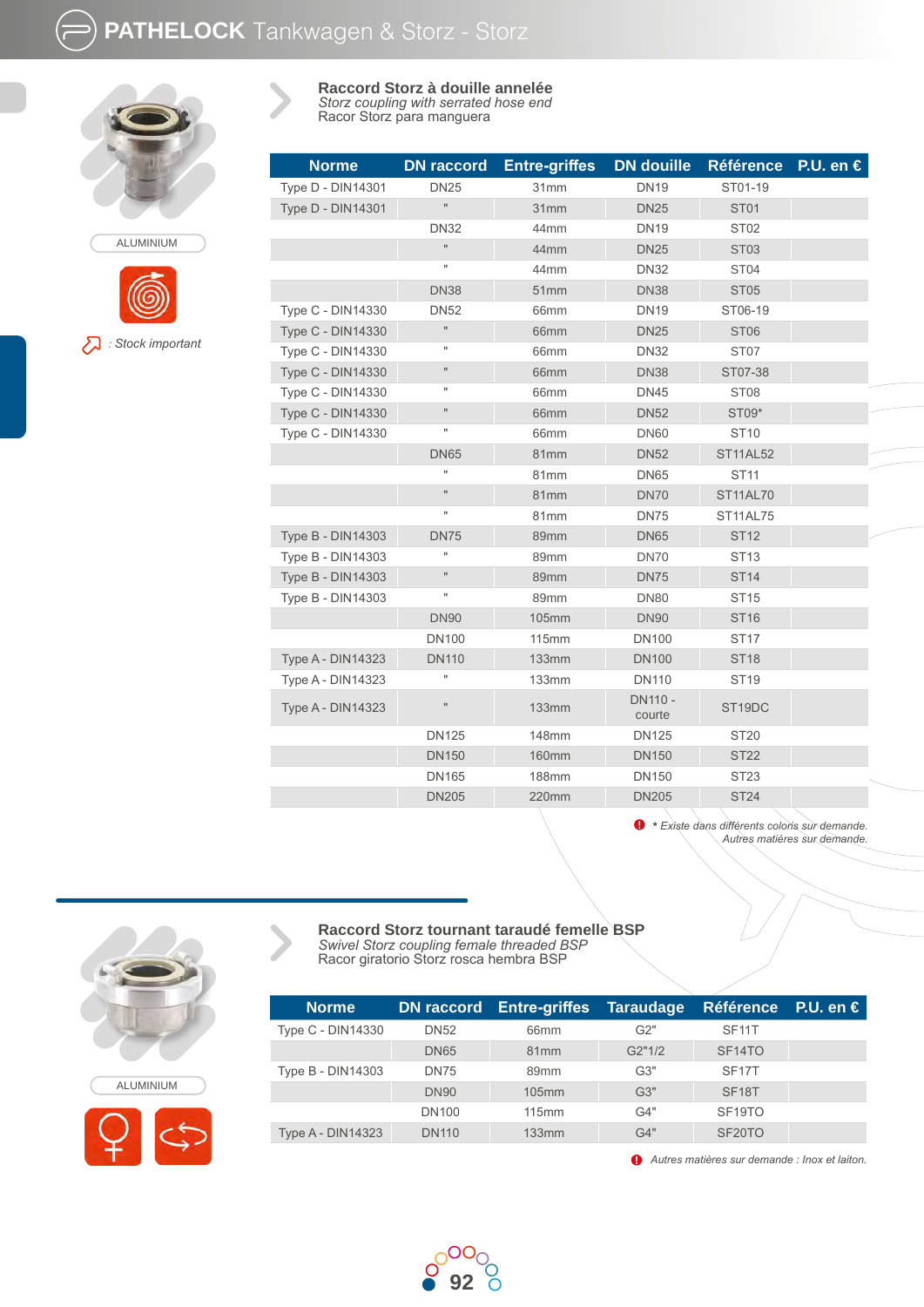## **Raccord Storz taraudé femelle BSP** *Storz coupling female threaded BSP* Racor Storz rosca hembra BSP

| <b>Norme</b>             | <b>DN</b> raccord  | <b>Entre-griffes</b> | <b>Taraudage</b> | <b>Référence</b> | P.U. en $\epsilon$           |
|--------------------------|--------------------|----------------------|------------------|------------------|------------------------------|
| Type D - DIN14301        | <b>DN25</b>        | 31mm                 | G1/2"            | SF <sub>01</sub> |                              |
| <b>Type D - DIN14301</b> | Ħ                  | 31mm                 | G3/4"            | <b>SF02</b>      |                              |
|                          | Ħ                  | 31mm                 | G1"              | SF <sub>03</sub> |                              |
|                          | <b>DN32</b>        | 44mm                 | G1"              | SF <sub>04</sub> |                              |
|                          | Ħ                  | 44mm                 | G1"1/4           | SF <sub>05</sub> |                              |
|                          | <b>DN38</b>        | 51mm                 | G1"1/2           | <b>SF06</b>      |                              |
|                          | u                  | 51mm                 | G2"              | SF <sub>07</sub> |                              |
| Type C - DIN14330        | <b>DN52</b>        | 66mm                 | G1"              | <b>SF08</b>      |                              |
| <b>Type C - DIN14330</b> | Ħ                  | 66mm                 | G1"1/4           | SF <sub>09</sub> |                              |
| Type C - DIN14330        | $\pmb{\mathsf{H}}$ | 66mm                 | G1"1/2           | <b>SF10</b>      |                              |
| <b>Type C - DIN14330</b> | Ħ                  | 66mm                 | G2"              | <b>SF11</b>      |                              |
| Type C - DIN14330        | $\mathbf{H}$       | 66mm                 | G2"1/2           | <b>SF12</b>      |                              |
|                          | <b>DN65</b>        | 81mm                 | G2"              | <b>SF13</b>      |                              |
|                          | H.                 | 81mm                 | G2"1/2           | <b>SF14</b>      |                              |
| Type B - DIN14303        | <b>DN75</b>        | 89mm                 | G2"              | <b>SF15</b>      |                              |
| Type B - DIN14303        | Ħ                  | 89mm                 | G2"1/2           | <b>SF16</b>      |                              |
| Type B - DIN14303        | Ħ                  | 89mm                 | G3"              | <b>SF17</b>      |                              |
|                          | <b>DN90</b>        | <b>105mm</b>         | G3"              | <b>SF18</b>      |                              |
|                          | <b>DN100</b>       | <b>115mm</b>         | G4"              | <b>SF19</b>      |                              |
| <b>Type A - DIN14323</b> | <b>DN110</b>       | <b>133mm</b>         | G4"              | <b>SF20</b>      |                              |
| Type A - DIN14323        | Ħ                  | <b>133mm</b>         | G5"              | <b>SF22</b>      |                              |
|                          | <b>DN150</b>       | <b>160mm</b>         | G6"              | <b>SF23</b>      |                              |
|                          | <b>DN205</b>       | 220mm                | G8"              | <b>SF26</b>      |                              |
|                          |                    |                      |                  |                  | Autres matières sur demande. |





## **Raccord Storz fileté mâle BSP** *Storz coupling male threaded BSP* Racor Storz rosca macho BSP

| <b>Norme</b>             | <b>DN</b> raccord | <b>Entre-griffes</b> | <b>Filetage</b> | <b>Référence</b> | P.U. en $\epsilon$ |
|--------------------------|-------------------|----------------------|-----------------|------------------|--------------------|
| Type D - DIN14301        | <b>DN25</b>       | 31mm                 | G1"             | SM <sub>1</sub>  |                    |
|                          | <b>DN32</b>       | 44 <sub>mm</sub>     | G1"             | SM <sub>2</sub>  |                    |
|                          | $\mathbf{H}$      | 44mm                 | G1"1/4          | SM <sub>3</sub>  |                    |
|                          | <b>DN38</b>       | 51mm                 | G1"1/2          | SM4              |                    |
| Type C - DIN14330        | <b>DN52</b>       | 66mm                 | G1"1/4          | SM <sub>5</sub>  |                    |
| <b>Type C - DIN14330</b> | $\mathbf{H}$      | 66 <sub>mm</sub>     | G1"1/2          | SM <sub>6</sub>  |                    |
| Type C - DIN14330        | $\mathbf{H}$      | 66 <sub>mm</sub>     | G2"             | SM <sub>7</sub>  |                    |
|                          | <b>DN65</b>       | 81mm                 | G2"             | SM <sub>8</sub>  |                    |
| <b>Type B - DIN14303</b> | <b>DN75</b>       | 89mm                 | G2"1/2          | SM <sub>9</sub>  |                    |
| <b>Type B - DIN14303</b> | $\mathbf{H}$      | 89mm                 | G3"             | <b>SM10</b>      |                    |
| <b>Type A - DIN14323</b> | <b>DN110</b>      | 133mm                | G4"             | <b>SM11</b>      |                    |
|                          | <b>DN150</b>      | 160 <sub>mm</sub>    | G6"             | <b>SM13</b>      |                    |
|                          | <b>DN100</b>      | 115mm                | G4"             | <b>SM20</b>      |                    |
|                          |                   |                      |                 |                  |                    |

 $\bullet$ **\*** *Existe en tournant et dans différents coloris sur demande.*





ALUMINIUM

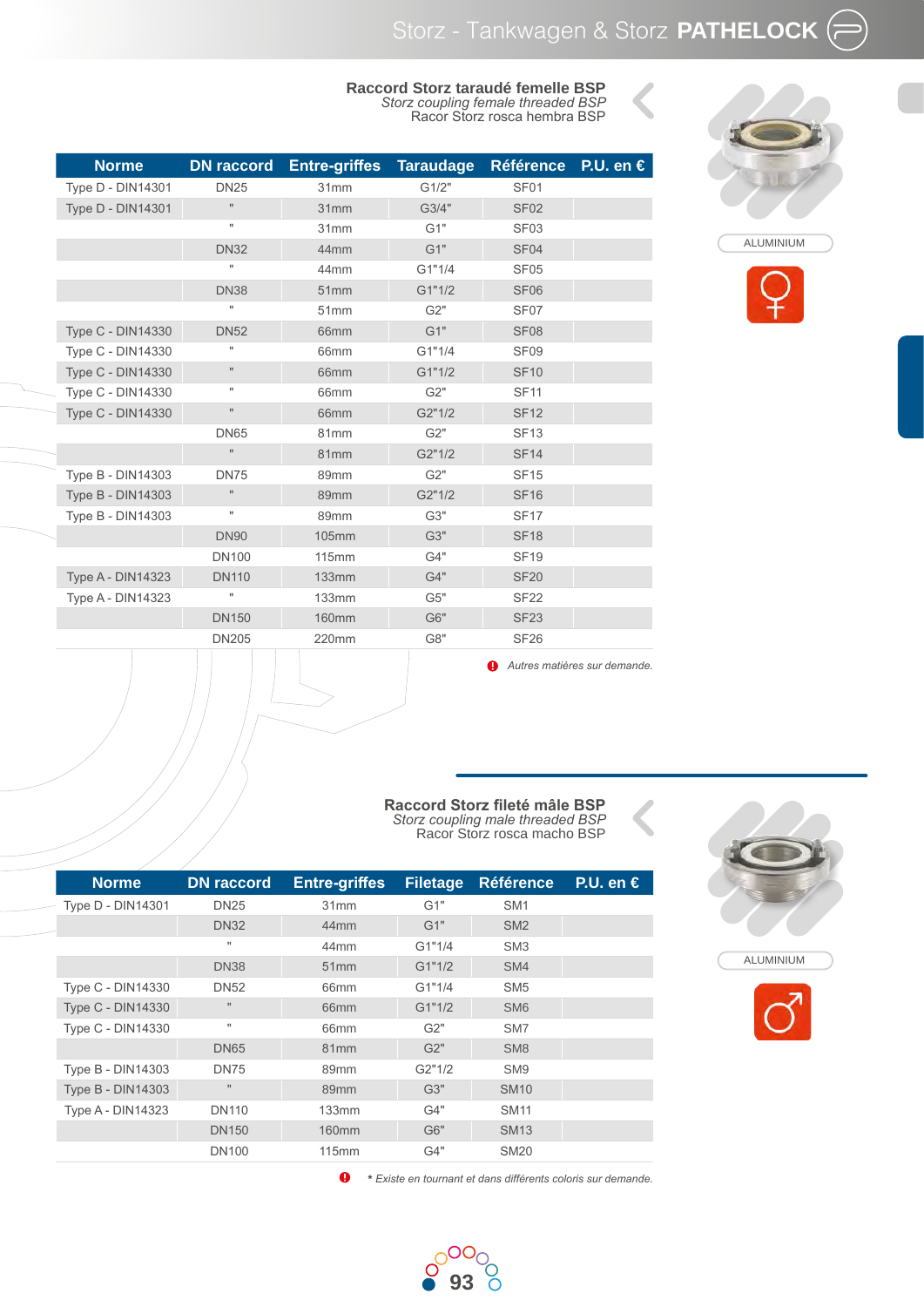**PATHELOCK** Tankwagen & Storz - Storz



ALUMINIUM

Ø



Racor Storz rosca hembra BSP

| <b>Norme</b>             |              | <b>DN raccord Entre-griffes Taraudage</b> |        | <b>Référence</b>   | $PLU$ . en $\in$ |
|--------------------------|--------------|-------------------------------------------|--------|--------------------|------------------|
| Type C - DIN14330        | <b>DN52</b>  | 66 <sub>mm</sub>                          | G2"    | SF <sub>11</sub> S |                  |
|                          | <b>DN65</b>  | 81mm                                      | G2"1/2 | SF <sub>14</sub> S |                  |
| Type B - DIN14303        | <b>DN75</b>  | 89 <sub>mm</sub>                          | G2"1/2 | SF <sub>16</sub> S |                  |
| <b>Type B - DIN14303</b> | $\mathbf{H}$ | 89 <sub>mm</sub>                          | G3"    | <b>SF17S</b>       |                  |
|                          | <b>DN90</b>  | $105$ mm                                  | G3"    | SF <sub>18</sub> S |                  |
|                          | <b>DN100</b> | 115mm                                     | G4"    | <b>SF19S</b>       |                  |
| <b>Type A - DIN14323</b> | <b>DN110</b> | 133mm                                     | G4"    | SF <sub>20</sub> S |                  |



**Réduction Storz fixe** *Storz reducer fixed* Storz reducción fija

| <b>Norme</b>             | <b>DN</b> raccord | <b>Entre-griffes</b> | Dimension 2 Référence |                 | P.U. en $\epsilon$ |
|--------------------------|-------------------|----------------------|-----------------------|-----------------|--------------------|
| Type C - DIN14330        | <b>DN52</b>       | 66mm                 | <b>DN38</b>           | SR <sub>1</sub> |                    |
| <b>Type C - DIN14330</b> | $\mathbf{H}$      | 66 <sub>mm</sub>     | <b>DN32</b>           | SR <sub>2</sub> |                    |
|                          | <b>DN65</b>       | 81 <sub>mm</sub>     | <b>DN52</b>           | SR <sub>3</sub> |                    |
| Type B - DIN14303        | <b>DN75</b>       | 89 <sub>mm</sub>     | <b>DN65</b>           | SR4             |                    |
|                          | <b>DN100</b>      | 115mm                | <b>DN90</b>           | SR <sub>5</sub> |                    |
|                          | $\mathbf{H}$      | 115mm                | <b>DN75</b>           | SR <sub>6</sub> |                    |
| <b>Type A - DIN14323</b> | <b>DN110</b>      | 133mm                | <b>DN100</b>          | SR <sub>7</sub> |                    |
| <b>Type A - DIN14323</b> | $\mathbf{H}$      | 133mm                | <b>DN125</b>          | SR <sub>8</sub> |                    |
| <b>Type A - DIN14323</b> |                   | 133mm                | <b>DN150</b>          | SR <sub>9</sub> |                    |
| <b>Type A - DIN14323</b> | $\mathbf{H}$      | 133mm                | <b>DN52</b>           | <b>SR10</b>     |                    |
|                          | <b>DN205</b>      | 220mm                | <b>DN150</b>          | <b>SR13</b>     |                    |
|                          |                   |                      |                       |                 |                    |



ALUMINIUM

| <b>Bouchon Storz avec chaînette</b> |
|-------------------------------------|
| Storz plug with chain               |
| Storz tapón con cadena              |

| <b>Norme</b>             | <b>DN</b> raccord | <b>Entre-griffes</b> | <b>Référence</b> | P.U. en $\epsilon$ |
|--------------------------|-------------------|----------------------|------------------|--------------------|
| Type D - DIN14301        | <b>DN25</b>       | 31mm                 | SB <sub>1</sub>  |                    |
|                          | <b>DN32</b>       | 44 <sub>mm</sub>     | SB <sub>2</sub>  |                    |
|                          | <b>DN38</b>       | 51mm                 | SB <sub>3</sub>  |                    |
| <b>Type C - DIN14330</b> | <b>DN52</b>       | 66 <sub>mm</sub>     | SB <sub>4</sub>  |                    |
|                          | <b>DN65</b>       | 81 <sub>mm</sub>     | SB <sub>5</sub>  |                    |
| <b>Type B - DIN14303</b> | <b>DN75</b>       | 89 <sub>mm</sub>     | SB <sub>6</sub>  |                    |
|                          | <b>DN90</b>       | 105mm                | SB <sub>7</sub>  |                    |
|                          | <b>DN100</b>      | <b>115mm</b>         | SB <sub>8</sub>  |                    |
| <b>Type A - DIN14323</b> | <b>DN110</b>      | 133mm                | SB <sub>9</sub>  |                    |
|                          | <b>DN125</b>      | 148mm                | <b>SB10</b>      |                    |
|                          | <b>DN150</b>      | 160mm                | <b>SB11</b>      |                    |
|                          | <b>DN205</b>      | 220mm                | <b>SB13</b>      |                    |

*Autres matières sur demande : Inox et laiton.*